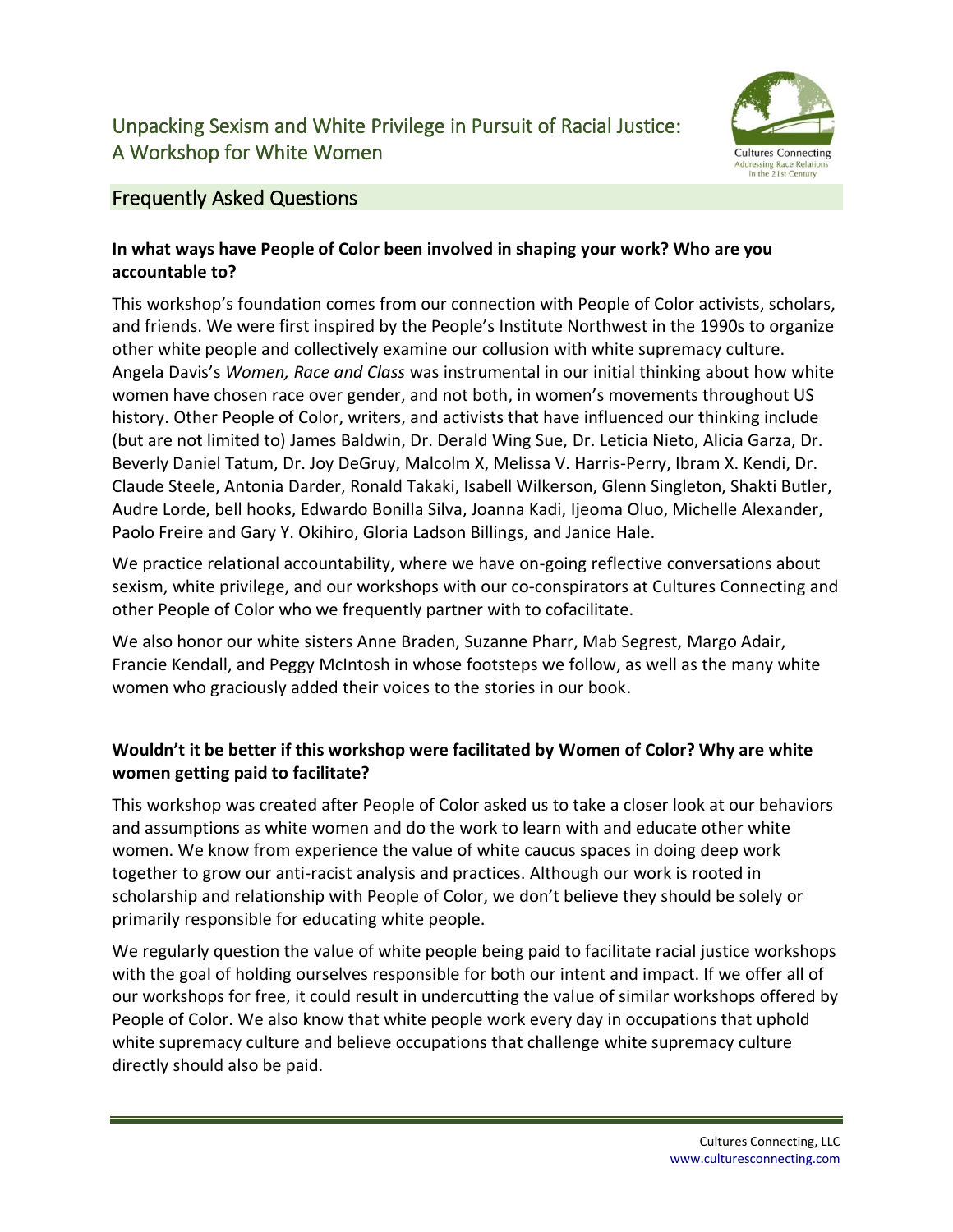Part of our accountability is partnering with organizers, trainers, and facilitators of color as well as donating time and money to support People of Color led organizations. Proceeds from our book are donated to [Tsuru for Solidarity](https://tsuruforsolidarity.org/) and [The Unspoken Truths.](https://www.unspokentruths.org/)

#### **Who is allowed to participate in this workshop?**

We are two cisgender white women who offer a model that examines the harmful impact of patriarchy within a society that promotes a false gender binary. Any white women, including trans and gender non-conforming people, who want to look at the ways we've internalized or navigated sexism are welcome to attend. Multiracial women who present as or are perceived as white and want to interrogate internalized white superiority are also welcome.

#### **I'm a Person of Color. Am I invited to attend this workshop?**

This workshop is essentially a white anti-racist caucus space, as we recognize the potential harm we may cause People of Color as we learn and grow together. It is our experience when People of Color attend that white women become more inhibited and/or more performative instead of honest and vulnerable. We create an environment where white women can learn together about the ways we collude with white supremacy so that we can be more effective in multiracial spaces.

We know that the history of white people meeting exclusively has not ended well for People of Color, so we are happy to share our agendas and handouts to make sure you know what we are covering in our sessions. We also welcome questions and conversations about our content and goals.

#### **Is your model based on Dr. Kimberle´ Crenshaw's work on intersectionality?**

We've read and appreciate Dr. Crenshaw's insight on the fact that the intersection of two or more marginalized identities leads to an amplified experience with oppression that is not captured by examining one or the other. We are also clear that our model and workshop is not an example of intersectionality, as we are looking at one privileged (white) and one marginalized (women) identity.

#### **What about capitalizing or not capitalizing white in your documents?**

While we agree on many things, this is one topic on which we hold different perspectives and talk about regularly. We both agree that Black should be capitalized, because as Lori L. Tharps observes, "Black with a capital B refers to people of the African diaspora. Lowercase black is simply a color." However, we are less in alignment when it comes to white.

One perspective focuses on the idea that, right or wrong, both Black and White are words that describe racial categories, so both should be capitalized. In addition, it is important to stress the